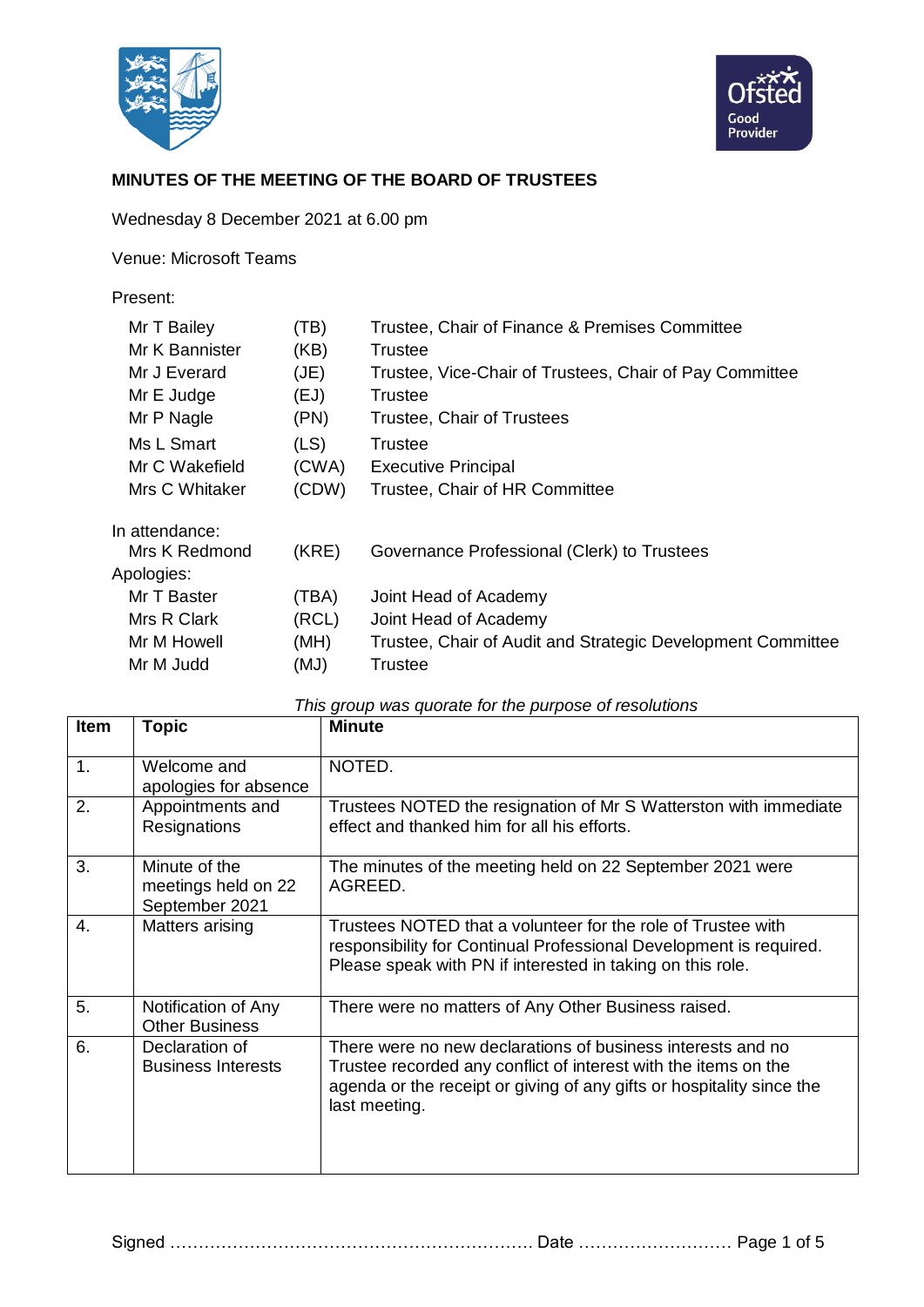| 7.  | To receive the                                                   | Trustees RECEIVED the minutes of Committees:                                                                                                                                                                                                                                                                                                                                                                                               |  |
|-----|------------------------------------------------------------------|--------------------------------------------------------------------------------------------------------------------------------------------------------------------------------------------------------------------------------------------------------------------------------------------------------------------------------------------------------------------------------------------------------------------------------------------|--|
|     | minutes of<br>Committees                                         | 1. HR Committee - 29 September 2021                                                                                                                                                                                                                                                                                                                                                                                                        |  |
|     |                                                                  |                                                                                                                                                                                                                                                                                                                                                                                                                                            |  |
|     |                                                                  | 2. Executive Group - 17 November 2021                                                                                                                                                                                                                                                                                                                                                                                                      |  |
|     |                                                                  | PN advised that the new Turnaround Centre is proving positive<br>in its support of students placed there. It was NOTED that the<br>number of Pupil Premium Grant (PPG) students (24%) is at the<br>highest level it has been for some time. There is also a high<br>level of SEND students particularly through Year 7. Expansion<br>funding was raised with Mr John Whittingdale MP and Mr Robin<br>Walker MP during their recent visits. |  |
|     |                                                                  | 3. Finance Committee - 19 October 2021                                                                                                                                                                                                                                                                                                                                                                                                     |  |
|     |                                                                  | 4. Pay Committee - 3 November 2021                                                                                                                                                                                                                                                                                                                                                                                                         |  |
|     |                                                                  | JE confirmed that due process had been followed and the<br>Committee had reviewed and approved the recommendations<br>for incremental increases.                                                                                                                                                                                                                                                                                           |  |
|     |                                                                  | Trustees NOTED that there were no government funded<br>inflationary increases for staff this year. JE had written to staff<br>expressing Trustees' appreciation and thanks for all their hard<br>work and efforts but advised they were unable to award any<br>salary rises due to budgetary restraints and continuing to<br>adhere to national terms and conditions.                                                                      |  |
| 8.  | Finance                                                          | Trustees RECEIVED the Management Accounts for October 2021<br>and the Aged Debtors Report as at 31 December 2021.                                                                                                                                                                                                                                                                                                                          |  |
|     |                                                                  | TB advised that there were two Aged Debtors that should be written<br>off and is clarifying with Mr Scott, Director of Finance & Estates, at<br>which level the authority sits to do so.                                                                                                                                                                                                                                                   |  |
| 9.  | <b>Approval of Financial</b><br>Accounts 2020-21                 | Trustees NOTED that an EGM had been arranged on 16 December<br>to receive and approve the Report to the Board and the Financial<br>Statements. This was due to the impact of Covid-19 on both the<br>external auditors and the academy.                                                                                                                                                                                                    |  |
| 10. | <b>Policy List</b>                                               | Trustees NOTED the current policy list.                                                                                                                                                                                                                                                                                                                                                                                                    |  |
| 11  | Policies for ratification<br>following approval by<br>committee: | Trustees NOTED the following policies:<br><b>Executive Group:</b><br>1. SEND Accessibility Plan<br>2. SEND Information Report<br>3. SEND Policy<br><b>Finance Committee:</b><br>4. Charging and Remissions Policy<br>Pay Committee:                                                                                                                                                                                                        |  |
|     |                                                                  | 5. Guidance for Pay                                                                                                                                                                                                                                                                                                                                                                                                                        |  |

# Signed ………………………………………………………. Date ……………………… Page 2 of 5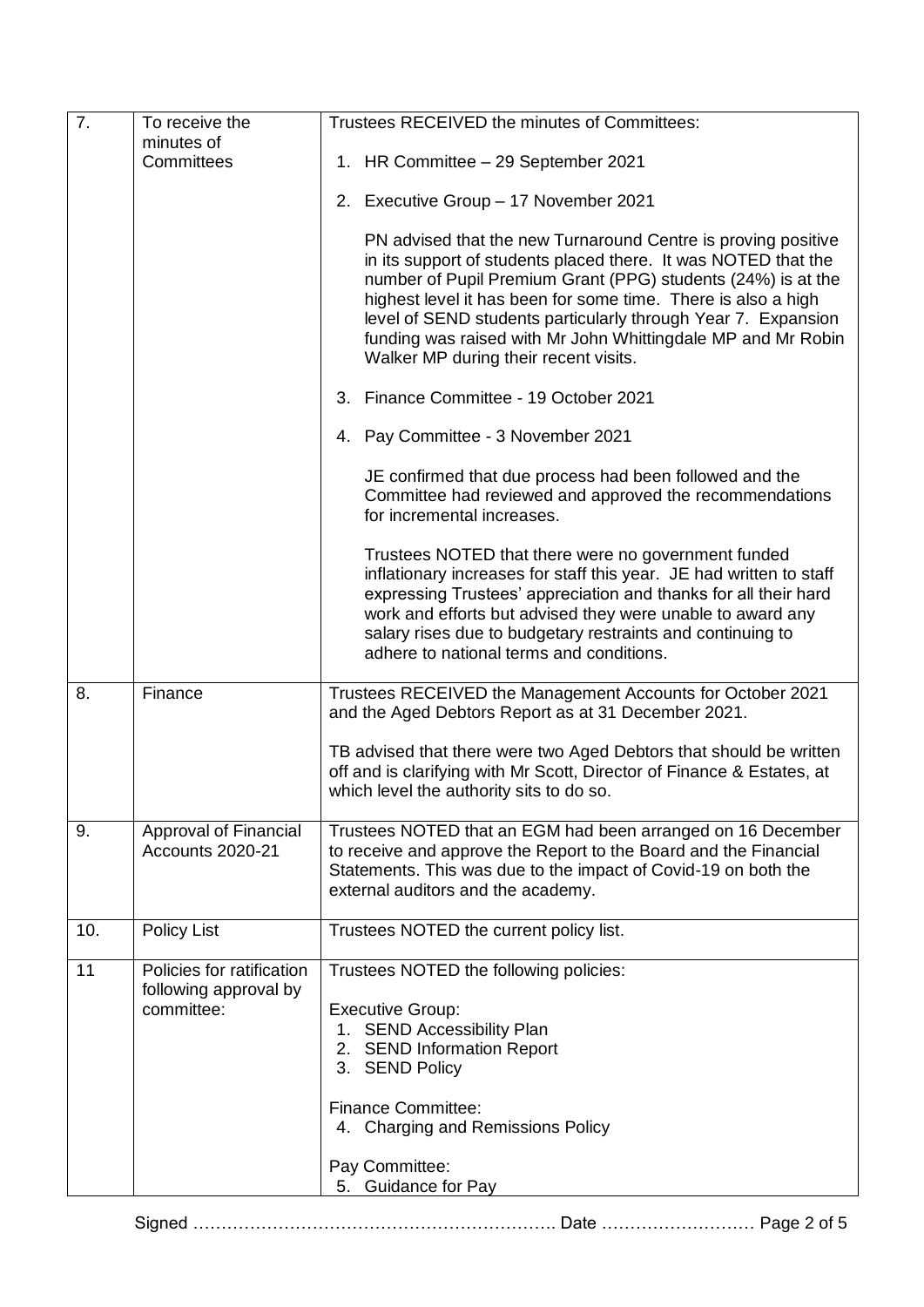|    |                                                                                                          | PN proposed ADOPTION of the policies, seconded by JE and<br>AGREED unanimously.                                                                                                                                                                                                                                                                                                                                                                                                                                                                                                                                                                                                                                                                                                                                                                                         |  |
|----|----------------------------------------------------------------------------------------------------------|-------------------------------------------------------------------------------------------------------------------------------------------------------------------------------------------------------------------------------------------------------------------------------------------------------------------------------------------------------------------------------------------------------------------------------------------------------------------------------------------------------------------------------------------------------------------------------------------------------------------------------------------------------------------------------------------------------------------------------------------------------------------------------------------------------------------------------------------------------------------------|--|
| 12 | Policies for Approval                                                                                    | Trustees NOTED that the Examinations Policy was based on the<br>model policy provided by the examination board.<br>CWA advised that there are many examination policies which sit<br>behind the overarching Examinations Policy and these served the<br>academy well through the Centre and Teacher Assessed Grades<br>processes and were fully adhered to.<br>CDW proposed ADOPTION of the policies, seconded by KB and<br>AGREED unanimously.                                                                                                                                                                                                                                                                                                                                                                                                                         |  |
| 14 | Clarity of Vision,<br><b>Ethos and Strategic</b><br><b>Direction</b>                                     | PN referred to the training session on preparation for Ofsted by TBA<br>and advised Trustees to reflect on how they would articulate their<br>role in the strategic direction and vision and ethos of the academy.<br>PN asked that Trustees familiarise themselves again with the<br>content of the Trustees' Handbook Trustees' Handbook   Plume<br><b>Academy</b> and information on the website <b>Academy Vision   Plume</b><br><b>Academy</b><br>CWA advised that Ofsted will ask Trustees how they hold SLT to<br>account and what role did Trustees have. Trustees can<br>demonstrate constructive and minuted meetings, open and clear<br>communications and KIP monitoring visits. The academy is also<br>able to evidence strong typicality demonstrated by feedback from<br>the hundreds of Mill Road Campus (MRC) visits in September and<br>October 2021. |  |
| 15 | Chair's Impact<br>Statement for the<br>Autumn Term                                                       | Trustees NOTED that the autumn term report will follow.<br>Trustees NOTED the report of the meeting with Professional<br>Representatives dated 21 November 2021. PN advised that it was a<br>very positive meeting and staff feel able to raise and discuss any<br>concerns with SLT. They had also discussed the lack of multi-<br>agency support causing staff to work many additional hours. The<br>Professional Representatives' view was that staff were supported to<br>carry out their quality of teaching roles and it was CWA and SLT who<br>shield the academy's staff the impact of continuous safeguarding<br>concerns.                                                                                                                                                                                                                                     |  |
| 17 | Trustees' first year<br>report: to receive a<br>brief report from Mr<br><b>Bannister and Ms</b><br>Smart | a) LS<br>LS advised that her first year as a Trustee had been hampered<br>by the restrictions enforced by Covid-19 and not being able to<br>visit the academy in person. LS had found the role very<br>interesting but still had a lot to learn. She had been inspired by<br>the recent training sessions and looked forward to ongoing<br>training. LS would appreciate feedback on whether she was<br>achieving expectations as a Trustee.                                                                                                                                                                                                                                                                                                                                                                                                                            |  |

Signed ………………………………………………………. Date ……………………… Page 3 of 5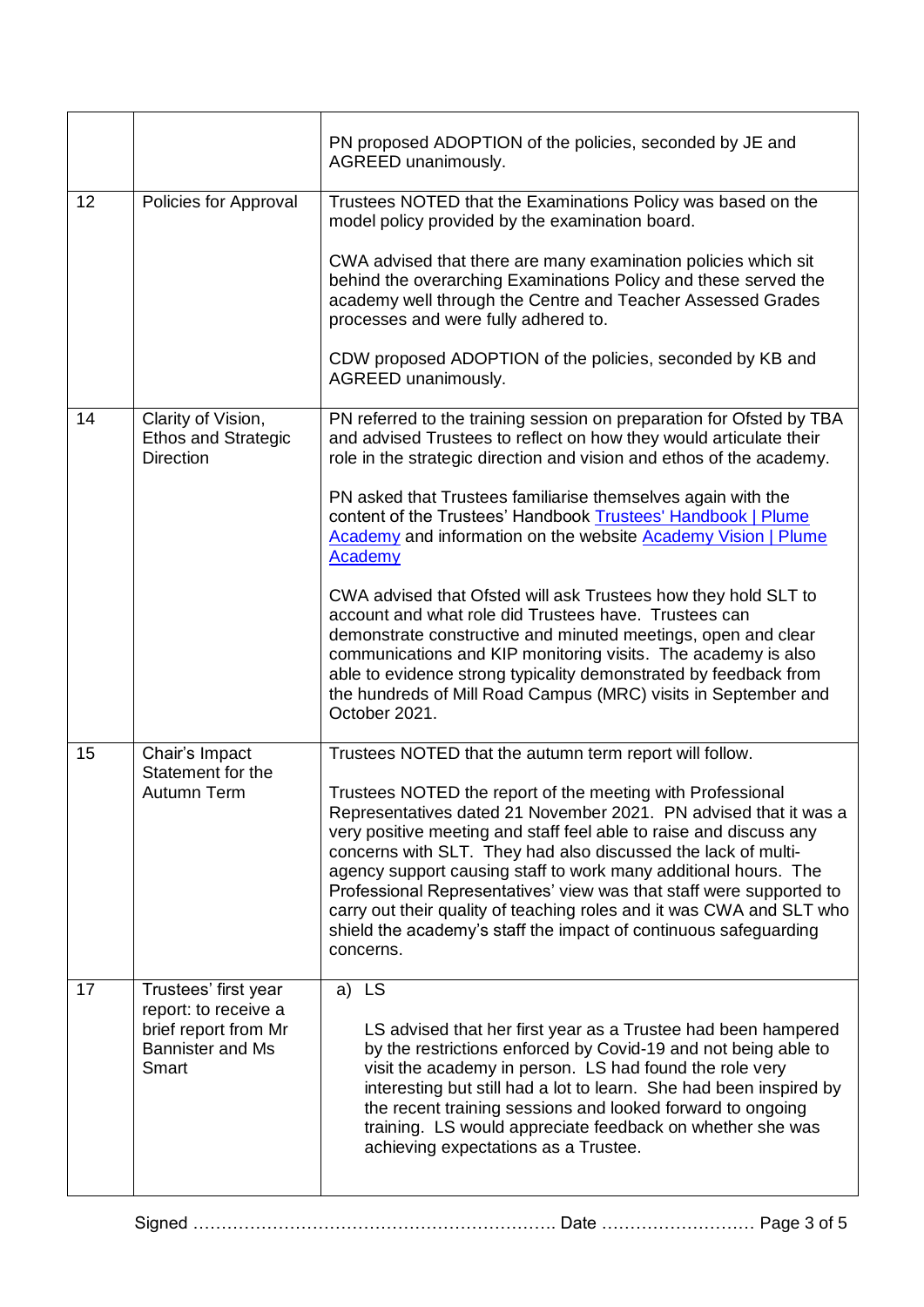|    |                                                                 | PN agreed that it had been a very strange time for everyone<br>and especially not being able to visit the academy until the<br>summer but that should hopefully increase. CWA stated that<br>LS was a tremendous addition to the Board of Trustees with her<br>challenge and measured contributions and did not<br>underestimate how difficult it was to join during the pandemic.<br>b) KB<br>KB reiterated LS's point regarding joining during the pandemic<br>and having to make most contacts or meetings through the<br>virtual platform which he had found difficult. KB very much<br>enjoyed being involved in the student interviews at both<br>campuses. KB would like to work more with MRC to see<br>progress through Year 7 and 8.<br>CWA agreed KB's link with MRC would be very beneficial as a<br>Key Stage 1 and 2 specialist and would discuss this with RCL<br>and Mrs Everett. PN also suggested being part of the<br>Admissions Committee to monitor the transition process.<br>PN thanked both LS and KB for all their support and recognised that<br>it had been a very difficult time especially for new Trustees.<br><b>CWA</b><br>thanked LS, KB and all new Trustees for their efforts which were<br>very much appreciated. |  |
|----|-----------------------------------------------------------------|-------------------------------------------------------------------------------------------------------------------------------------------------------------------------------------------------------------------------------------------------------------------------------------------------------------------------------------------------------------------------------------------------------------------------------------------------------------------------------------------------------------------------------------------------------------------------------------------------------------------------------------------------------------------------------------------------------------------------------------------------------------------------------------------------------------------------------------------------------------------------------------------------------------------------------------------------------------------------------------------------------------------------------------------------------------------------------------------------------------------------------------------------------------------------------------------------------------------------------------------------------|--|
| 18 | <b>Trustees' Continual</b><br>Professional<br>Development (CPD) | Trustees NOTED the CPD Record for 2020/21.<br>1 <sub>1</sub><br>Trustees were reminded of the resources and training available<br>on The Key The Key for School Governors (thekeysupport.com).<br>Trustees to advise the Clerk of any training undertaken.<br>2. Trustees NOTED the upcoming training sessions:                                                                                                                                                                                                                                                                                                                                                                                                                                                                                                                                                                                                                                                                                                                                                                                                                                                                                                                                       |  |
|    |                                                                 | 10 January 2022 - PPG (Mr Sappong, Essex County Council)<br>19 January 2022 – KCSIE (Mr Stoneman, Vice-Principal)                                                                                                                                                                                                                                                                                                                                                                                                                                                                                                                                                                                                                                                                                                                                                                                                                                                                                                                                                                                                                                                                                                                                     |  |
| 19 | Any Other Business                                              | Trustee vacancies<br>a)<br>PN asked Trustees to forward any recommendations for<br>suitable candidates with expertise in communications, legal or<br>education backgrounds.<br><b>Visits</b><br>b)<br>CWA reminded Trustees that they are always welcome to visit<br>in small numbers as that will not break the requirements of the<br>Covid-19 risk assessments.                                                                                                                                                                                                                                                                                                                                                                                                                                                                                                                                                                                                                                                                                                                                                                                                                                                                                    |  |
| 20 | Confirmation of<br><b>Confidential items</b>                    | Agenda items 13 and 16                                                                                                                                                                                                                                                                                                                                                                                                                                                                                                                                                                                                                                                                                                                                                                                                                                                                                                                                                                                                                                                                                                                                                                                                                                |  |
| 21 | Date of next meeting                                            | 23 March 2022<br>13 July 2022                                                                                                                                                                                                                                                                                                                                                                                                                                                                                                                                                                                                                                                                                                                                                                                                                                                                                                                                                                                                                                                                                                                                                                                                                         |  |

*Meeting closed at 7.55 pm*

Signed ………………………………………………………. Date ……………………… Page 4 of 5